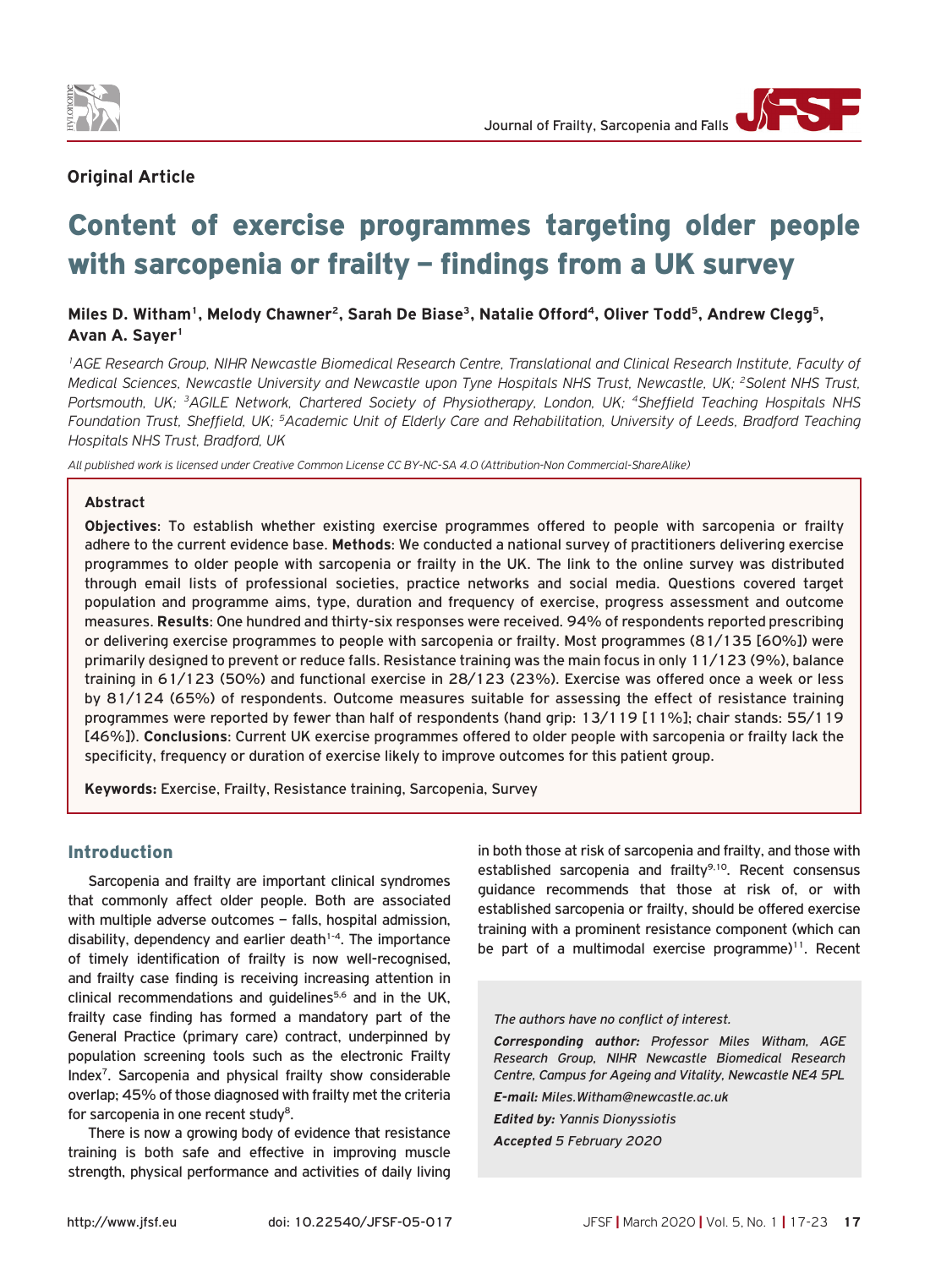systematic reviews examining the impact of differences in exercise intensity in trials for sarcopenia or frailty note that although training gains can be achieved at <50% 1-repetition maximum (1RM) intensity, the best results are seen at 80% of 1RM or higher<sup>12</sup>. Most exercise programmes included in systematic reviews for both sarcopenia and frailty have delivered 2-3 training sessions per week for at least 10 weeks; the mean programme duration for trials conducted with older people living with frailty was 23 weeks<sup>13-15</sup>. If exercise training in sarcopenia or frailty is to be based on current evidence, such programmes should therefore deliver exercise training with the above characteristics of modality, intensity, duration and frequency.

Despite the growing research evidence in this field, a previous survey of healthcare professionals engaged in treating older people<sup>16</sup> showed that few NHS organisations in the UK routinely diagnose sarcopenia (in part due to the lack of routine measurement of muscle mass and strength) and even fewer offer exercise training to patients with a diagnosis of sarcopenia. Whilst frailty is much more widely diagnosed, only half to two-thirds of centres offered exercise training or physiotherapy routinely to those diagnosed with frailty. Even for related conditions such as falls, where exercise training is strongly indicated and frequently used, recent data confirms that many programmes do not adhere to the evidence base, frequently being shorter, less intensive, or lacking key components, when compared to the programmes tested successfully in clinical trials<sup>17</sup>.

The recent publication of the UK Chief Medical Officer Physical Activity guidelines with multiple references to the value of strength training<sup>18</sup>, increased awareness of sarcopenia coupled with widespread frailty screening should drive an increase in demand for exercise training for these conditions. If such programmes are to be effective, it is essential that they are designed, commissioned and delivered in accordance with the emerging evidence base. Effective implementation in practice requires active management and guidance, as implementation of falls prevention programmes has shown<sup>19</sup>. We surveyed exercise professionals who reported delivering exercise programmes to patients with sarcopenia or frailty, to understand the characteristics of such programmes as currently implemented and whether they were consistent with current evidence for exercise training in sarcopenia and frailty.

## Methods

We conducted an on-line survey, aimed at exercise professionals in the UK, including physiotherapists. The survey was constructed in SurveyMonkey and ran from 1st April 2019 to 30<sup>th</sup> June 2019. The questions comprising the survey are provided in the Supplementary Material. The survey comprised 18 questions in total, and was organised into four sections relating to: the respondents (role and place of work); the exercise programme (original purpose and primary aim); the programme components in more



**Figure 1.** Primary purpose of programme.

detail (particularly types of exercise component, frequency of sessions, duration, group size, equipment used, outcome and progression measures). Most questions included a free text option.

The weblink to the survey was distributed via the British Geriatrics Society (BGS) Sarcopenia and Frailty Research Special Interest Group mailing list, the AGILE (Chartered Society of Physiotherapy professional network for physiotherapists working with older people's) mailing list and newsletter, the Chartered Society of Physiotherapy bi-monthly newsletter (Frontline), the NHS England Future Collaboration Platform 'Supporting People Living with Frailty' forum, together with links promoted using Twitter via the authors, the BGS and AGILE. Contacts were also asked to retweet and to pass on the weblink to local colleagues who delivered exercise programmes to older people.

Data from SurveyMonkey were downloaded as Microsoft Excel files before analysis using SPSS v24 (IBM, New York, USA). Descriptive statistics were generated for each questionnaire response.

#### Results

A total of 136 individuals responded to the questionnaire. 119 (88%) delivered exercise programmes in clinical practice posts; two (1%) were in research posts, four (3%) held joint clinical and research posts, and nine (7%) did not directly deliver exercise training; two did not respond to this question. Respondents worked for 99 different organisations, including NHS Trusts, clinical commissioning groups, private practices, and third sector providers. Most respondents (96/114 [84%]) reported practising in England; 11/114 (10%) were based in Scotland and 7/114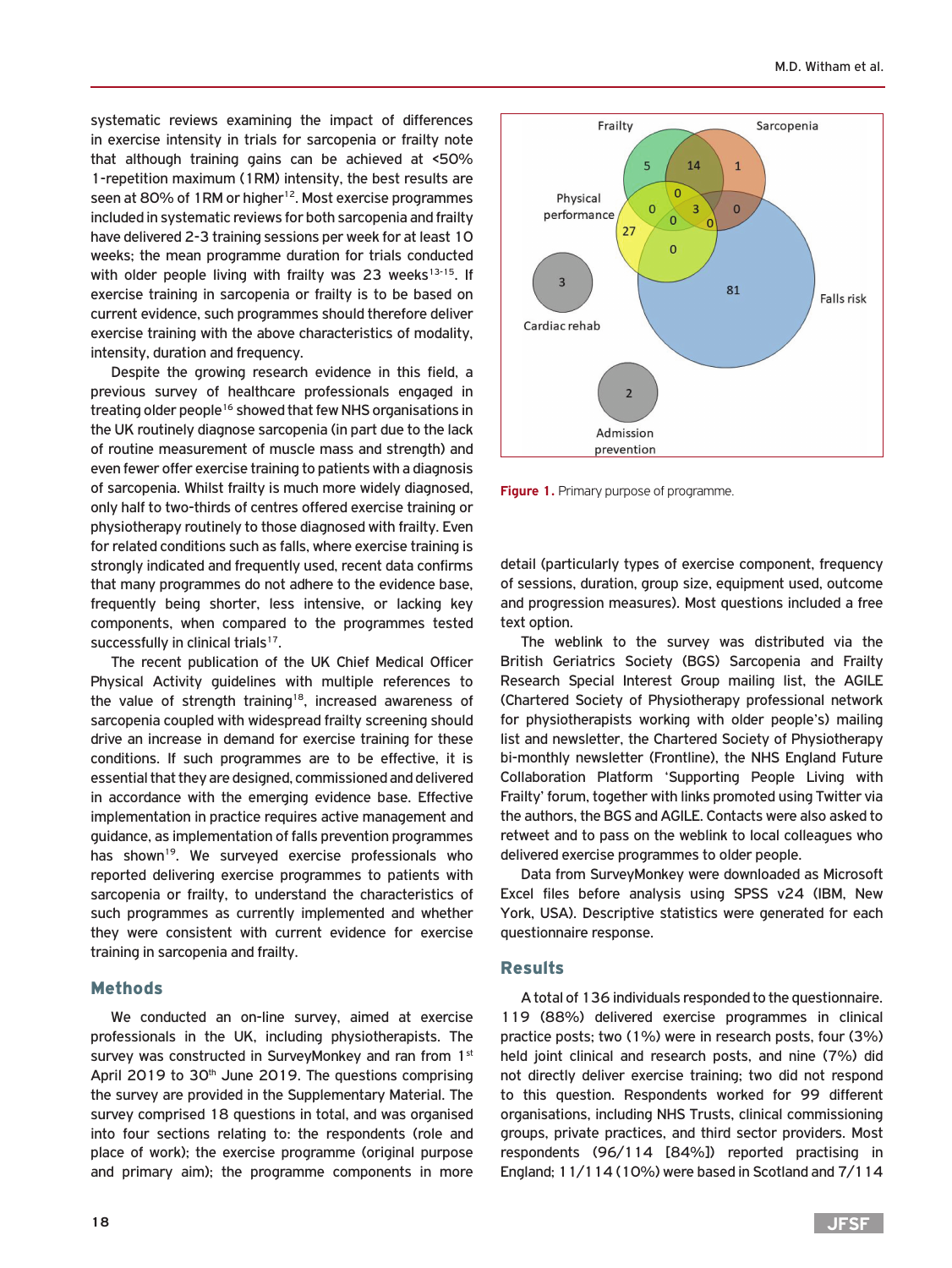|                                                       | Yes                    | 80/131 (61%) |  |  |
|-------------------------------------------------------|------------------------|--------------|--|--|
| Is programme based on an existing exercise programme? | <b>No</b>              | 51/131 (39%) |  |  |
|                                                       | <b>FaME</b>            | 31/80 (39%)  |  |  |
| If yes, which exercise programme?                     | Otago                  | 50/80 (63%)  |  |  |
|                                                       | Other                  | 11/80 (14%)  |  |  |
|                                                       | Group                  | 48/129 (37%) |  |  |
| <b>Group based?</b>                                   | One to one             | 32/129 (25%) |  |  |
|                                                       | Mix of group and $1:1$ | 49/129 (38%) |  |  |
| Mean group size (SD) (n=93)                           |                        | 9.5(5.5)     |  |  |
| Median number of sessions offered (IQR) (n=74)        |                        | 8.5(6 to 12) |  |  |
|                                                       | 1x/wk                  | 81 (60%)     |  |  |
|                                                       | 2x/wk                  | 20(15%)      |  |  |
| <b>Frequency of sessions</b>                          | 3x/wk                  | $O (O\%)$    |  |  |
|                                                       | More than 3x/wk        | 7(5%)        |  |  |
|                                                       | Other                  | $16(12\%)$   |  |  |
|                                                       | Less than 30 mins      | $16(12\%)$   |  |  |
| <b>Duration of sessions</b>                           | 30 to 60 mins          | 87 (64%)     |  |  |
|                                                       | Greater than 60 mins   | 21(15%)      |  |  |

**Table 1.** Characteristics of programmes.

(6%) were based in Wales. No respondents reported being based in Northern Ireland.

## *Programme characteristics*

128/136 (94%) of respondents reported prescribing or delivering exercise programmes to people with sarcopenia or frailty, with the majority (88/136; 65%) delivering programmes to both these groups. However, the primary purpose of the majority of programmes was to modify falls risk, as shown in Figure 1. Table 1 gives additional information about the programmes delivered, including information on group size, number of sessions offered, and duration of sessions. Not all respondents gave group size or number of sessions; some exercise practitioners misinterpreted the question and described the number of instructors or frequency of sessions in these free-text responses. Of those saying 'other', almost all noted that the frequency was determined by patient need.

### *Exercise programme composition*

Figures 2a and 2b show the main focus of the exercises used in each programme, together with all of the modalities of exercise used in the programmes. Table 2 shows the modalities of exercise used in programmes with different primary purposes. Even for programmes where training to counteract sarcopenia or frailty was the main purpose, resistance training was deployed in only 13/20 (65%)



**Figure 2.** a) Main focus of exercise in programme. b) All types of exercise included in each programme.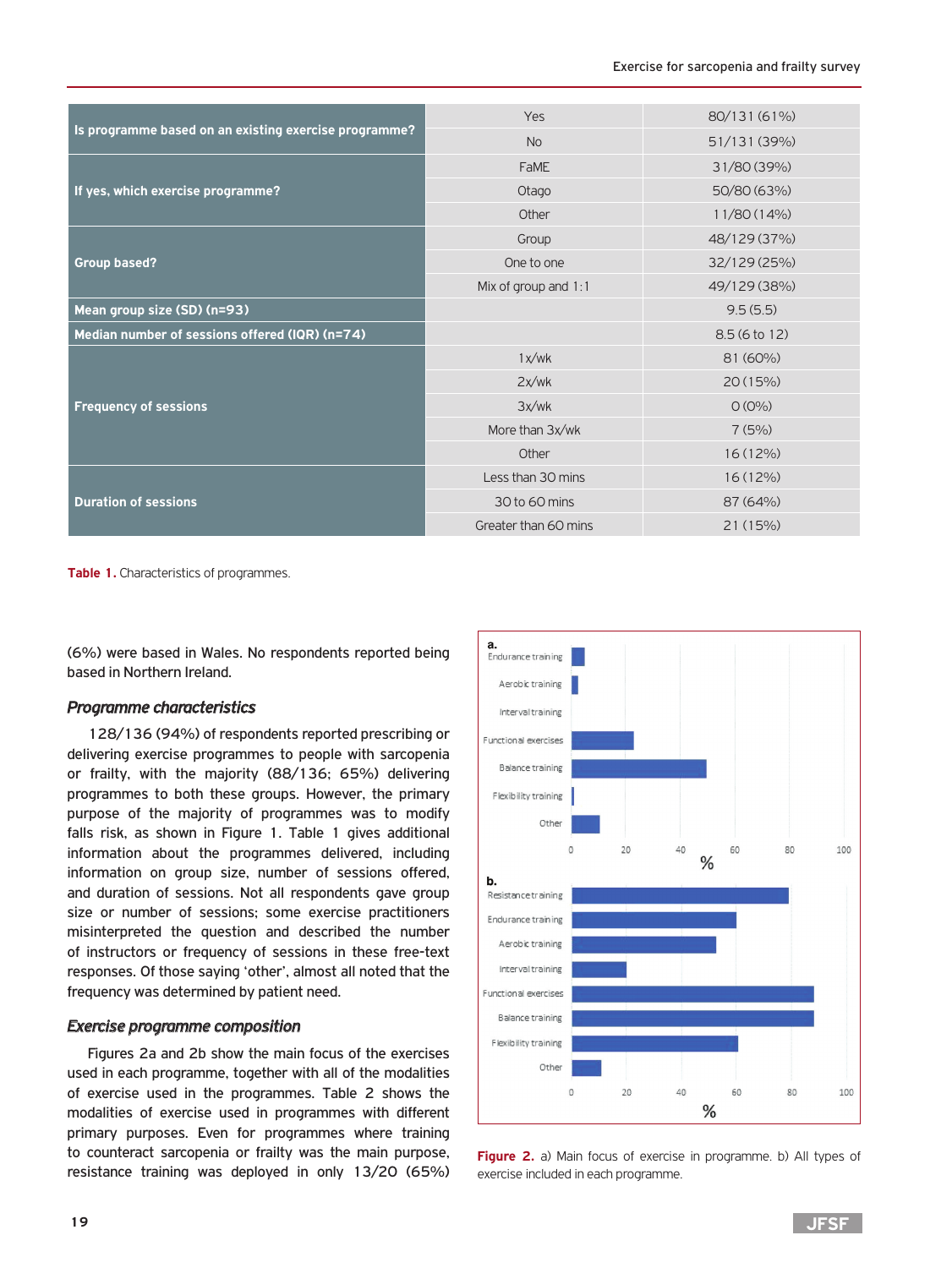| <b>Primary purpose of</b>    | <b>Content of programme</b>   |                            |                            |                             |                                |                            |                                |  |  |
|------------------------------|-------------------------------|----------------------------|----------------------------|-----------------------------|--------------------------------|----------------------------|--------------------------------|--|--|
| programme                    | <b>Resistance</b><br>training | <b>Muscle</b><br>endurance | <b>Aerobic</b><br>training | <b>Interval</b><br>training | <b>Functional</b><br>exercises | <b>Balance</b><br>training | <b>Flexibility</b><br>training |  |  |
| Sarcopenia or frailty (n=20) | 13 (65%)                      | 9(45%)                     | 9(45%)                     | $2(10\%)$                   | 15 (75%)                       | 16 (80%)                   | 9(45%)                         |  |  |
| Falls risk (n=81)            | 62(77%)                       | 47 (58%)                   | 39(48%)                    | 17(21%)                     | 66 (81%)                       | 67(83%)                    | 46 (57%)                       |  |  |
| Physical performance (n=27)  | 19 (70%)                      | 16 (59%)                   | 13 (48%)                   | 4(15%)                      | 24(89%)                        | 23(85%)                    | 18 (67%)                       |  |  |
| Other (n=7)                  | 4(57%)                        | 2(29%)                     | 4(57%)                     | 2(29%)                      | 4(57%)                         | 3(43%)                     | 2(29%)                         |  |  |

**Table 2.** Primary purpose of programme vs contents:

|                                      | Hand<br>grip               | <b>Walk</b><br>speed<br>(short<br>course) | <b>SPPB</b>        | <b>Timed</b><br>up and<br>go | Sit to<br>stand         | <b>Tinetti</b>     | <b>Berg</b> | <b>Six</b><br>min<br>walk  | <b>Shuttle</b><br>walk | QoL                     | <b>Falls</b><br>efficacy/<br>confidence | Other<br>functional<br>test | Person-<br>centred<br>goals |
|--------------------------------------|----------------------------|-------------------------------------------|--------------------|------------------------------|-------------------------|--------------------|-------------|----------------------------|------------------------|-------------------------|-----------------------------------------|-----------------------------|-----------------------------|
| Sarcopenia<br>or frailty<br>$(n=20)$ | $\overline{2}$<br>$(10\%)$ | 6<br>$(30\%)$                             | $\circ$<br>$(O\%)$ | 8<br>$(40\%)$                | 9<br>(45%)              | 7<br>(35%)         | 3<br>(15%)  | $\overline{2}$<br>$(10\%)$ | $\circ$<br>$(O\%)$     | (5%)                    | 3<br>(15%)                              | (5%)                        | O<br>$(O\%)$                |
| <b>Falls risk</b><br>$(n=81)$        | 5<br>(6% )                 | 10<br>$(12\%)$                            | $\circ$<br>$(O\%)$ | 56<br>(69%)                  | 34<br>(42%)             | 19<br>(23%)        | 31<br>(38%) | $\overline{4}$<br>(5%)     | $\circ$<br>$(O\%)$     | $\overline{4}$<br>(5%)  | 20<br>(25%)                             | 14<br>(17%)                 | $(1\%)$                     |
| Physical<br>performance<br>$(n=27)$  | 5<br>(19%)                 | $\overline{7}$<br>(26%)                   | $\circ$<br>$(O\%)$ | 17<br>(63%)                  | 10<br>(37%)             | 9<br>(33%)         | 7<br>(26%)  | $\circ$<br>$(O\%)$         | $\circ$<br>$(O\%)$     | $\overline{4}$<br>(15%) | (4% )                                   | $\overline{7}$<br>(26%)     | 3<br>$(11\%)$               |
| Other $(n=7)$                        | (14%)                      | $\circ$<br>$(O\%)$                        | $\circ$<br>$(O\%)$ | $\overline{2}$<br>(29%)      | $\overline{2}$<br>(29%) | $\circ$<br>$(O\%)$ | $(14\%)$    | (14%)                      | $\circ$<br>$(O\%)$     | $(14\%)$                | $\circ$<br>$(O\%)$                      | $\circ$<br>$(O\%)$          | $\circ$<br>$(O\%)$          |

**Table 3.** Outcome measures used vs primary purpose of exercise programme.

of programmes. Exercises were undertaken in seated and standing positions within 112/121 (93%) of programmes; in sitting only in 2/121 (2%), and in standing only in 7/121 (6%). Programmes targeted upper limbs in 101/136 (74%) of cases, lower limbs in 118/136 (87%) of cases, and core stability/strength in 98/136 (72%) of cases. Figure 3 shows the aids to resistance training that were used in programmes

## *Exercise intensity assessment and progression*

Most respondents (77/120; 64%) used regular, individualised review to determine progression of participants through the programme. Eight (7%) progressed all participants at the same rate, 25 (21%) allowed participants to determine their own progression, no progression occurred in one programme, and nine (8%) used other means. Methods of assessing the correct intensity of work varied widely; 73/136 (57%) used measures of maximum repetition (e.g. 1 repetition maximum or 10 repetition maximum) to determine intensity; practitioner judgement without formal assessment was used in 25 (18%) of programmes, and the Borg rating of perceived exertion scale<sup>20</sup> was used in seven (5%).

### *Outcome measures*

A wide range of outcome measures were reported, as shown in Table 3. The majority of programmes used outcome measures strongly related to falls – particularly balance measures including the Berg Balance Scale<sup>21</sup> and the Tinetti Balance and Gait Test<sup>22</sup>. This remained the case even for programmes where frailty and sarcopenia were the primary focus; it is noteworthy that use of measures of muscle strength or power such as grip strength $23$ , the Short Physical Performance Battery (SPPB)<sup>24</sup>, or the sit to stand test<sup>25</sup>, were reported as being used by fewer than half of respondents.

## **Discussion**

Despite almost all respondents stating they delivered exercise programmes to older people with sarcopenia or frailty, our survey results suggest that current programmes are not optimised for addressing these conditions. This may be a direct result of previous commissioning trends, which have focussed on commissioning falls prevention exercise programmes rather than exercise directed at sarcopenia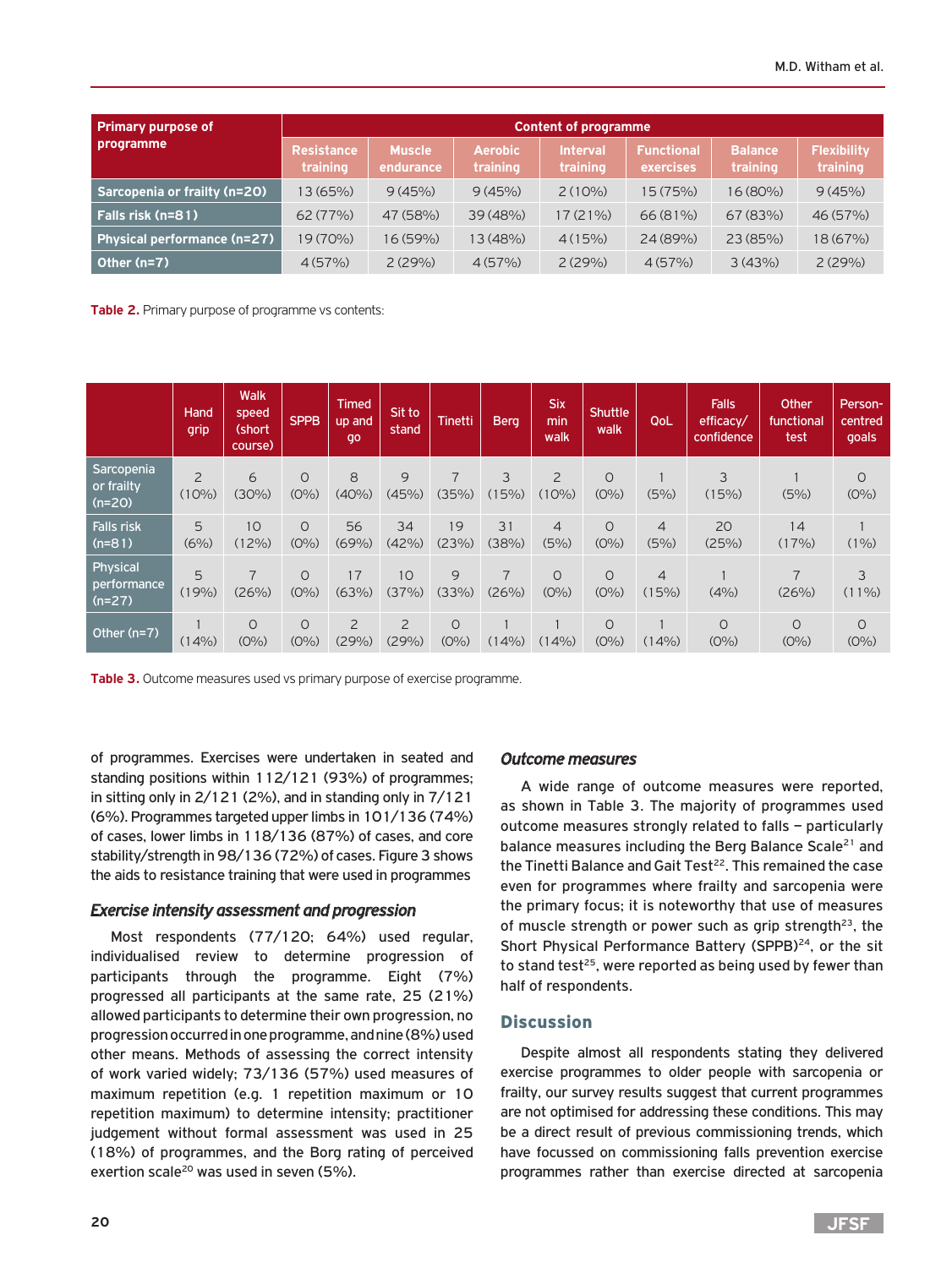

**Figure 3.** Aids to resistance training.

or frailty. It may also reflect the nature of exercise training provision in the UK which has focussed on educating staff on provision of exercise to reduce falls.

Given that reversing sarcopenia or frailty is not the main focus of most of the programmes, it is not surprising that our survey suggests that current programmes are not optimised for addressing these conditions. Both balance training and lower limb strength training (often delivered via functional exercises reflecting real-life tasks rather than using free weights or resistance training machines) are important components of falls prevention programmes<sup>26</sup>. Falls programmes often use measures with prominent balance and gait components to measure progress, for instance the Berg Balance scale and the Tinetti score<sup>21,22</sup>. Measures of muscle strength were not used in the majority of programmes reported in this survey and resistance training was the main focus of the programme in fewer than 10% of cases. The frequency and duration of programmes was less than that used in most trials for sarcopenia or frailty, and the methods used to provide resistance training may not have been sufficient to generate an optimum training effect<sup>12</sup>.

What is more surprising, given the strong research base<sup>26</sup> and presence of robust training opportunities, is that most programmes were not of sufficient intensity, duration or of the right composition to achieve their stated main purpose of preventing falls either. These finding reinforce previous audit results<sup>19</sup> and indicate the challenge of implementing the evidence base within real-life clinical settings, specifically within the financial, human and time constraints of the NHS. This may be indicative of a lack of free/reasonably priced, accessible, customised exercise programmes that can be quickly implemented by busy clinicians without significant modification. It may also be indicative of a lack of access to environments with resistance training equipment accessible to older people under supervision of appropriately qualified Physiotherapists and other exercise professionals. Given resistance training is type-specific (for example training

should focus on the type of gain that is required – power vs strength, closed vs open chain) there may also be a specific training requirement to support staff to prescribe the right type of resistance training for the desired outcome.

Recently updated guidance on the diagnosis of sarcopenia issued by the European Working Group on Sarcopenia<sup>27</sup> allows the diagnosis of probable sarcopenia to be made by measurement of muscle function (grip strength or chair rise time) without measuring muscle mass and recommends that a diagnosis of probable sarcopenia should trigger interventions including resistance exercise training as recommended by current guidance $11,27$ . This simplification is likely to improve the rate of sarcopenia diagnosis, which has until now been made in only a few NHS organisations due to the practical barriers of measuring muscle mass<sup>16</sup>. It seems likely that increasing numbers of individuals will receive diagnoses of sarcopenia or frailty, and effective exercise programmes need to be available which provide adequate resistance-based exercise to improve muscle strength if we are to avoid the deleterious outcomes of these conditions.

Current evidence supports the role of resistance training as an effective modality to improve sarcopenia and frailty. Although there is only limited evidence on the dose-response relationship for resistance training and outcomes in these groups, evidence from healthy older people and from those living with frailty and sarcopenia supports a greater training effect at 70-80% of 1-repetition maximum intensity, and a greater training effect with longer duration of training (up to one year)<sup>12,28</sup>. The duration, mode, intensity and monitoring described by practitioners in our survey appears unlikely to deliver optimum gains in strength and function for older people with sarcopenia or frailty. Flexibility in programme delivery is essential – not everyone with severe sarcopenia or severe frailty may be able to use a particular mode of resistance (e.g. free weights) but an accurate, consistent, objective approach to measurement of muscle strength would enable better individualisation of resistance training and would avoid underdosing of exercise.

#### *Strengths and limitations*

We were able to survey practitioners across many different healthcare organisations, collecting detailed information on how programmes were delivered in practice. However, our survey relies on the self-report of practitioners, rather than on direct observation of what practitioners actually did. For some responses (e.g. use of 10-repetition maximum to decide intensity and progression), the precise way that such evaluations were deployed and used are unclear and may differ between practitioners. Exercise is delivered in a variety of contexts by a range of practitioners. The distribution methods for our survey were weighted towards NHS staff, particularly physiotherapists, and additional groups (e.g. via the British Association of Sports and Exercise Scientists; inclusion of more community postural stability instructors and non-NHS exercise practitioners) would further improve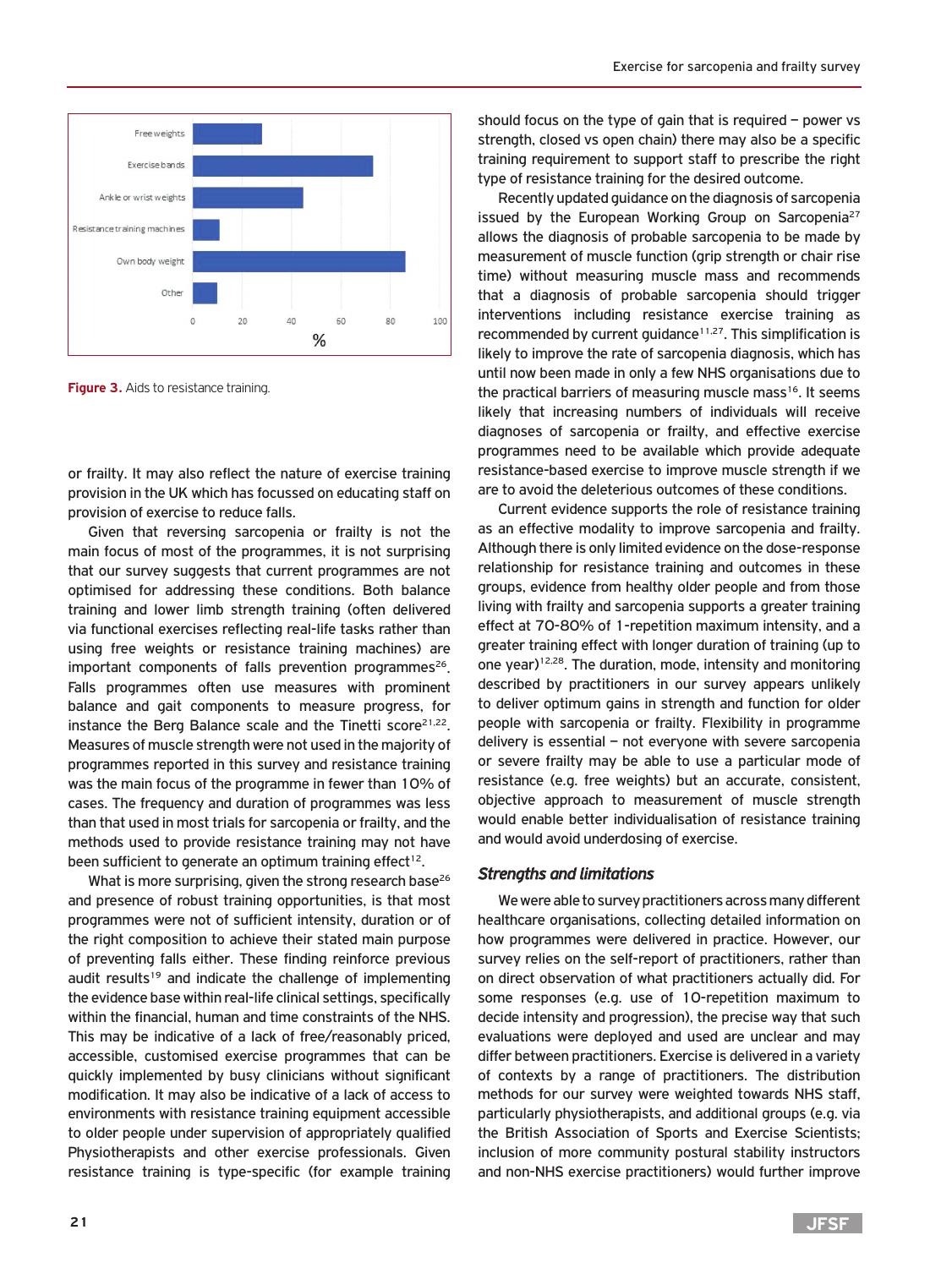the generalisability of our findings. A final limitation is that we did not collect information on exit routes from programmes in this survey. It is possible that exit routes to maintenance programmes did exist, and thus provided a longer duration of intervention than was evident from the programmes reported in this survey, but this requires further study.

## *Implications for practice*

Exercise training requires time and resource for exercise professionals to deliver, and significant commitment by patients to take part in exercise programmes. It is therefore important that such programmes are conducted in a way that delivers the best possible outcomes for patients. At present, many exercise programmes offered to patients with sarcopenia or frailty do not appear to be optimised for these conditions. Longer programmes, with higher intensity training, focussed on resistance exercise is probably required. In tandem, outcomes relevant to resistance exercise need to form part of the monitoring and evaluation of such programmes. Such outcomes are not measured in a consistent or appropriate way at present; indeed some programmes do not appear to assess intensity or progression in any formal way. This may reflect a belief that it is not possible to individualise assessment satisfactorily using such measurements, but it could equally reflect a lack of guidance on the most appropriate methods to use in this group of patients. Consensus on the optimum model of care to deliver effective exercise training for patients with sarcopenia or frailty does not currently exist, but developing consensus on preferred models across patients, clinicians, funders and policymakers is probably necessary to make progress in this area. Whilst programmes need to treat sarcopenia and frailty in line with the current evidence base, such programmes need to have sufficient flexibility to encompass the diverse range of needs of older people – many of whom will also be at risk of falls.

Our findings suggest that current provision of falls prevention exercise services may fail to meet optimum characteristics for best outcomes. Rather than developing a new, parallel set of programmes specifically for people with sarcopenia and frailty, there is an opportunity to work closely with existing Falls Prevention Services to adapt existing programmes so that they are optimised for those with falls and for those sarcopenia and frailty given the overlap between these conditions. Such 'Falls, Sarcopenia and Frailty' programmes could be developed from existing falls prevention programmes, and strong advocacy of such an approach would help to make the case nationally for sufficient investment in exercise programmes to deliver programmes of appropriate frequency and duration for large numbers of people with falls, sarcopenia and frailty. Making these changes will require raising awareness of the need for resistance training programmes for sarcopenia and frailty and will likely require additional training and

guidance for exercise practitioners in these conditions. A successful approach is likely to require providing the tools for busy clinicians to implement effective exercise within the limited time available. This may come in the form of a pre-prepared programme, free of copyright and at reasonable price that clinicians can use with minimal modification other than choosing the starting level according to the ability of their patient. It may also require partnerships to be developed between NHS providers and local private exercise providers to allow access to resistance training equipment not readily available within the NHS. Access would ideally be partnered with dedicated specialist supervision from physiotherapists or other exercise professionals with appropriate training in providing exercise to those with sarcopenia or frailty. These initiatives will need leadership and coordination at a national level to successfully influence funders, commissioners and policymakers to commission and deliver exercise programmes that adhere to evidencebased guidelines for these three conditions.

Whilst more research would help to optimise the best modes of delivery of exercise to people with sarcopenia and frailty, a more rapid and effective way of driving improvement would be to benchmark existing practice across the range of different exercise programmes currently being delivered (such as those described in our survey) by comparing the characteristics of these programmes with the outcomes achieved in real-world clinical practice. Such an approach also provides an opportunity to improve practice and outcomes by feeding back information on the most effective programmes to practitioners via a series of improvement cycles. Similar programmes in related fields have been successful in driving change in practice. The Royal College of Physicians Falls and Fragility Fracture Audit Programme (FFFAP), which incorporates the National Hip Fracture Database, has led to significant improvements in hip fracture care, in part by benchmarking and feedback<sup>29</sup>. For example, within the FFFAP, the recent Physiotherapy Hip Sprint audit has been a key driver in the development of hip fracture rehabilitation standards by the Chartered Society of Physiotherapists<sup>30</sup>. Conducting and disseminating results to drive change from randomised controlled trials takes many years, and a programme of benchmarking, feedback and toolkit provision would provide a more rapid route to driving innovation, spreading best practice, reducing ineffective service provision and optimising outcomes from exercise programmes for older people with sarcopenia and frailty.

#### *Acknowledgements*

*MDW and AAS acknowledge support from the NIHR Newcastle Biomedical Research Centre.*

*The authors gratefully acknowledge the assistance of the British Geriatrics Society and AGILE in helping to distribute the survey analysed in this work.*